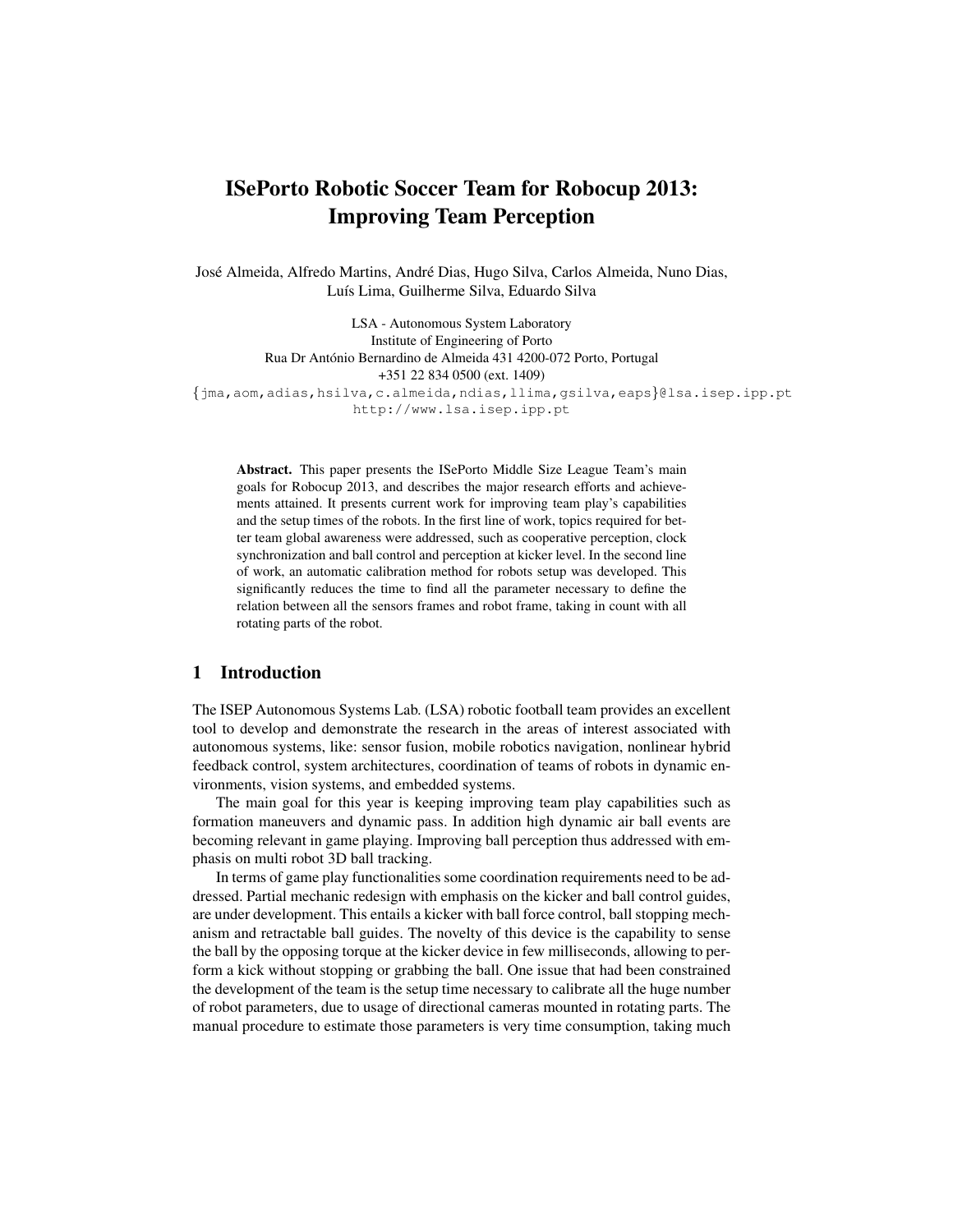of setup the time in competitions that could be better used in testing and validation of developed systems and algorithms.

## 2 Real-Time Visual Ground-Truth System for the MSL Scenario

The visual ground truth evaluation scenario will be contextualized to the Robocup Middle Size League (MSL) due to be an important testbed for robotic applications where a team of five robots are playing together by sharing and fusing information in order to present cooperative behaviors and achieve a final goal: play soccer. In this specific and complex scenario there are two works[1][10] in the state of art that were considered as references to characterize what should be the requirements for the proposed system applicable to the envisioned Robocup scenario. These references were chosen due to the fact (apart of being visual ground truth systems) of being visual tools for the MSL developed for monitoring data logs providing state estimation (localization and target estimation) and path planning of each robot over the video recording of the game.

The proposed architecture is organized in three major layers: Data Acquisition, Image Processing and 3D Stereo Triangulation (see figure 1). The layers were implemented under the ROS (Robotic Operating System) framework due to being able to support multiple camera drivers, its large impact on the robotics community, providing a middleware for inter-process communication and being an open and modular framework suitable for further feature development and integration.



Fig. 1. Architecture for Visual Ground Truth System.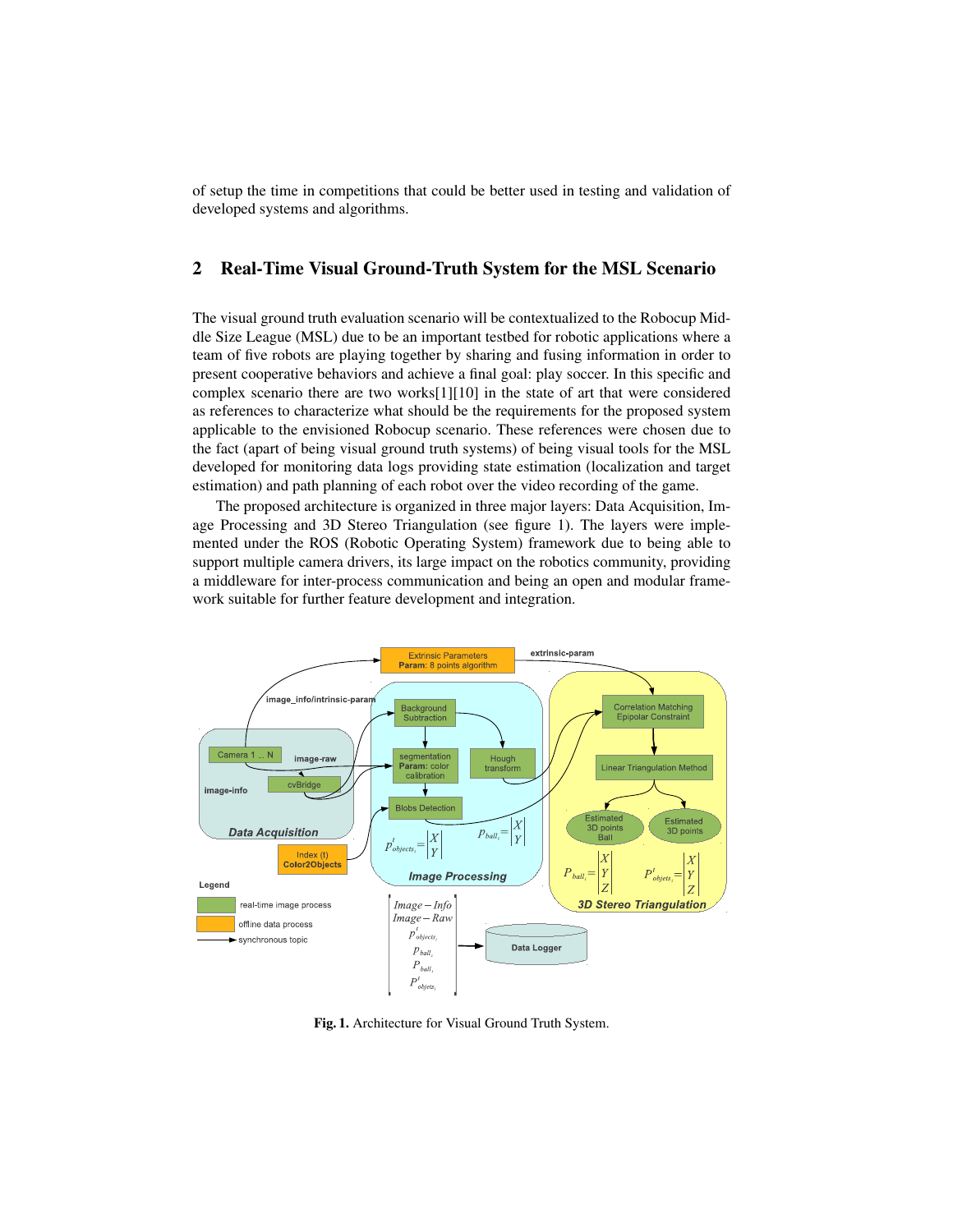Although the architecture supports multi-cameras, we will detail the three layers contextualized to a visual ground truth system composed by two gigabit ethernet cameras in a stereo baseline (see figure 2) and applied to the Middle Size League(MSL) scenario.



Fig. 2. Left: Geometrical Model for Stereo Triangulation. Right: Left and Right camera field of view for the proposal implementation scenario.

## 3 3D Ball Trajectory Estimation

ISePorto Middle Size League (MSL) team was one of the first teams to introduce mechanical systems and visual 3D ball estimation in Robocup MSL League. One of the first major accomplish was achieved in Bremen 2006 Robocup Competition, went the ISePorto Goalkeeper made the first aerial defense against the World Champion 2006 Tribots Team[8].

The MSL Team ISePorto robots, have as primary mean of perception, three perspective cameras. However, due to a restrictive number of factors, mainly related to the lack of camera synchronization together with available cameras field of view makes stereo vision not our most suitable option. Considering previous restrictions, 3D ball estimation by a single monocular camera is a demanding task[6], since current MSL robots are able to kick a soccer ball at very high velocities (more than 10 m/s). In particular when the ball is kicked into the air at high velocity and describes a 3D trajectory.

Considered the fact that the estimate must be computed in real time we combine two methods: the Maximum Likelihood method (MLM)[4][5] which is able to provide an initial estimate of the trajectory and the Extended Kalman filter (EKF)[7] which is able to recursively update the trajectory using new information.

#### 3.1 Ball Estimation Architecture

The 3D ball estimation is achieved using a ISePorto robot that has a differential traction wheelbase with an additional rotating upper body housing the on-board computer,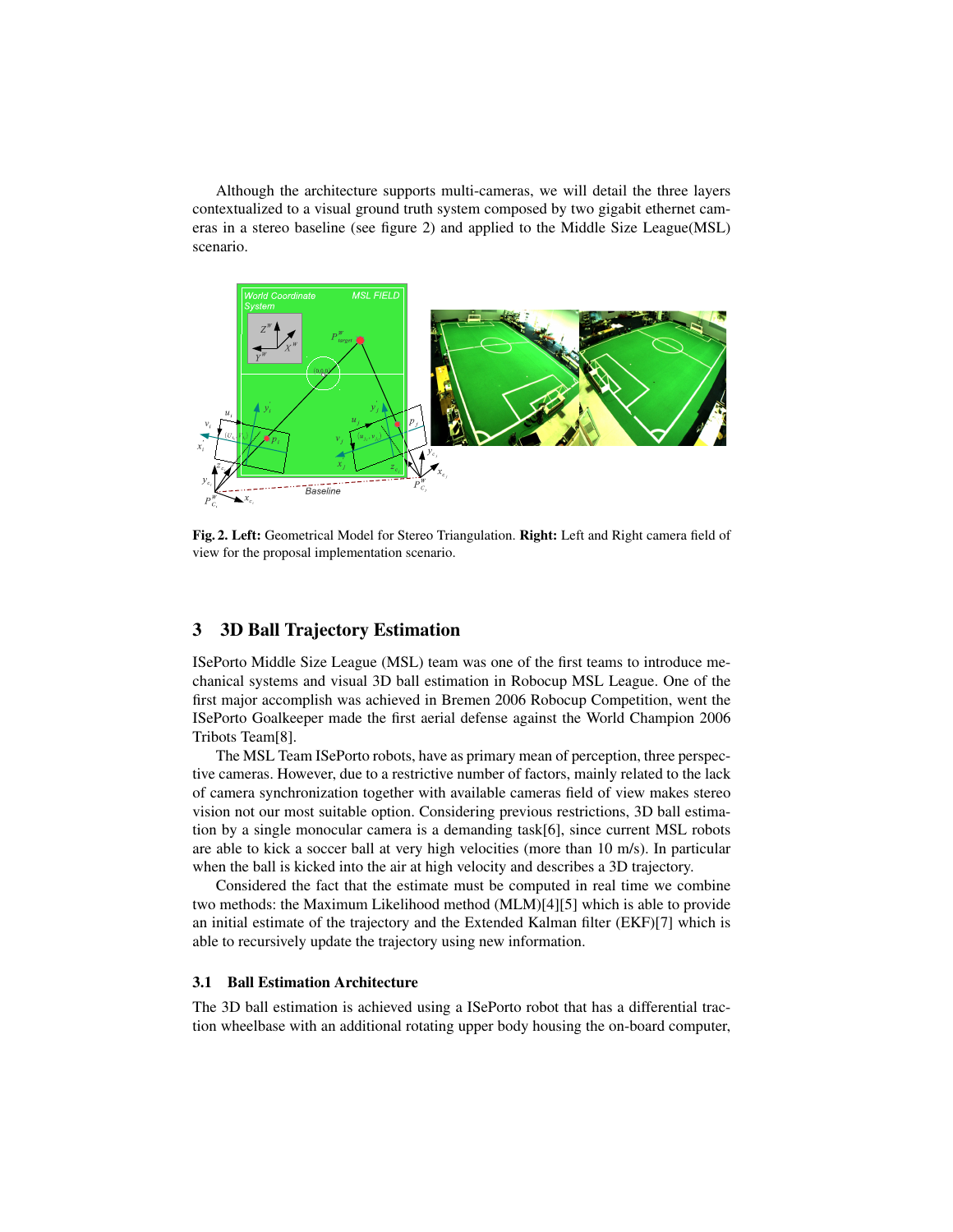

Fig. 3. Image sequence of a typical 3D ball trajectory in Robocup Middle Size League Scenario, (game between Cambada and TechUnited)

wireless communications module, inertial and magnetic sensors and the kicking device. This section has one fixed camera used mainly for close range ball and target tracking. On top of the upper body the robot has rotating head with a camera for long range target tracking. Overall system architecture is described in figure 4. The vision system starts by acquiring images at a pre-determinate frame rate (in this case 30 fps 640x480 image resolution). Afterwards, image segmentation is conducted and relevant object (ball) information is retrieved from the image, according to the work described in detail by [9]. Basically, image ball information is retrieved using image blob extraction techniques together with edge detection that uses weighted least squares circle estimation, in order to obtain a more robust ball estimation.



Fig. 4. Ball Estimation Architecture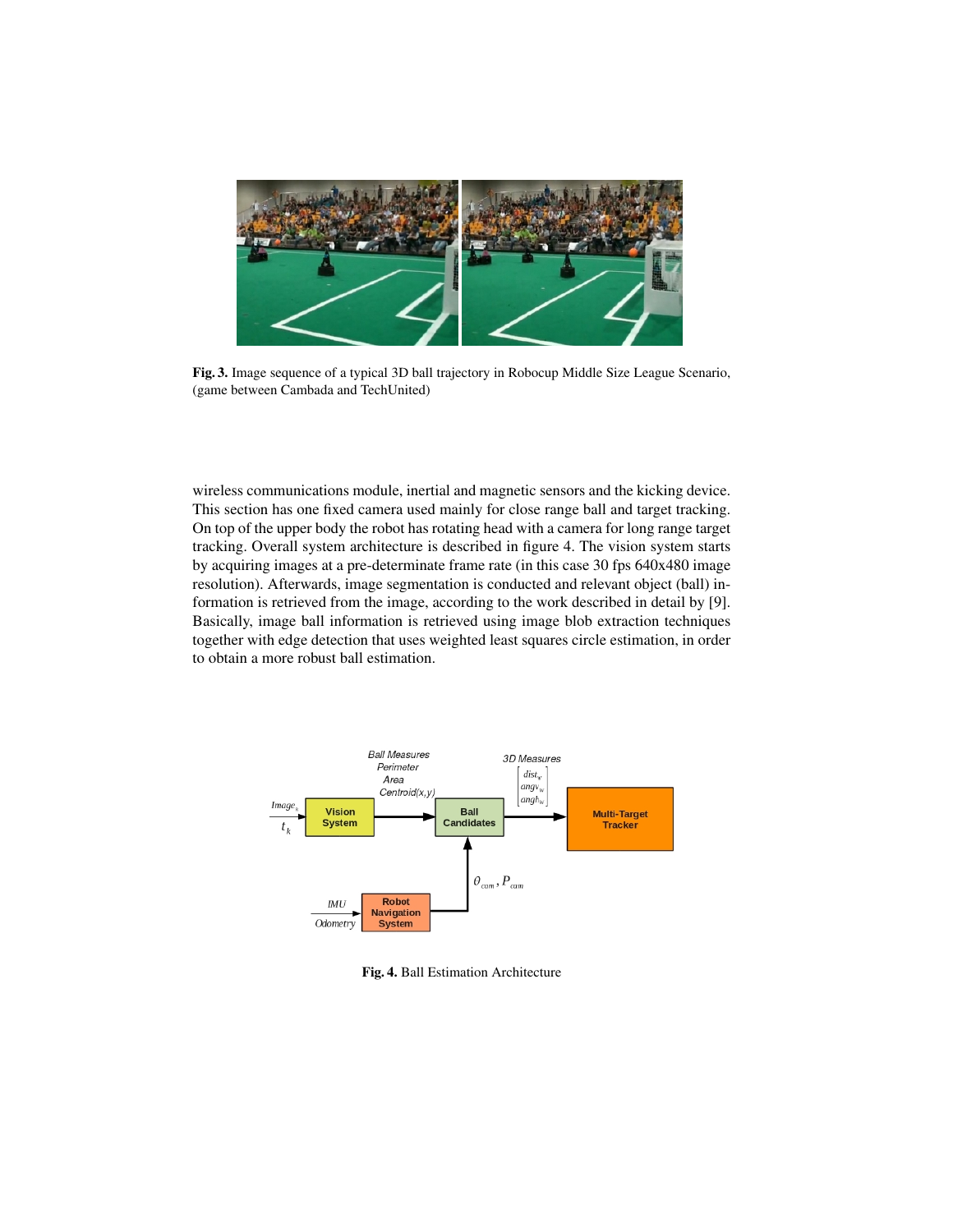#### 4 Clock Synchronization

Centralized data fusion is a very well know topic in robotics. However, applying data fusion techniques to team of robots (like MSL) still a subject of continuous development, specially if one considers decentralized data fusion techniques to enhance autonomous cooperation between a team of robots.

Multi robot scenarios impose several sources of complexity specially when the main goal is to fuse proprioceptive and exteroceptive information acquired by each teammate, in order to achieve identification from correlated input items. Those items must be acquired, referenced to a global timestamp imposing clock synchronization between the team of robots.

In order to do so, several constraints and requirements are defined by the Middle Size League, namely: wireless link quality, network infrastructure, reboot robot frequency during the game and robot self-synchronized  $(< 1 \text{ ms})$ .

Another view for clock synchronization requirements, is dynamic ball passing between the teammates. In order to perform dynamic passing, the robot must be able to accuracy estimate the ball trajectory. If one considers has an example: a passing where the ball travels at  $3m/s$  with  $20ms$  offset will give 6cm ball trajectory error.

Considering the present constraints, three clock synchronization protocols were evaluated for the MSL scenario: NTP (Network Time Protocol)[3], PTP (Precision Time Protocol)[2] and Chrony. The experimental tests were conducted with 3 MSL robots and a server connect to a wireless network with similar hardware.

#### 4.1 Remarks

#### NTP - Network Time Protocol

- When the system is in a non-converged state, such as after diverging on boot, the time it takes for the system to converge is unacceptably long, becoming a huge drawback for application were is needed to reboot several times.
	- *Takes 10 hours of sync to have low offset and a good stability*

– *Applying NTPDATE we can synchronize the robot from the source with 1 ms offset, but the clocks start to diverge and often take hours to converge to a steady state.*

– When the operating conditions suddenly change, the system diverges dramatically, and sometimes becomes unstable/divergent.

– *In particular, a pathological case we have seen is when the wireless link is near saturation for an extended period of time. After the wireless link become stable, the offset from the source is almost 30ms.*

– Steady State with low offset, 1ms (best result for 10 hours of sync)

#### PTP - Precision Time Protocol

– The Precision Time Protocol (PTP, defined in IEEE 1588) is a standard protocol which can replace NTP within a local area network. It is based on measuring the send and receive timestamps of regular multicast messages sent from a master to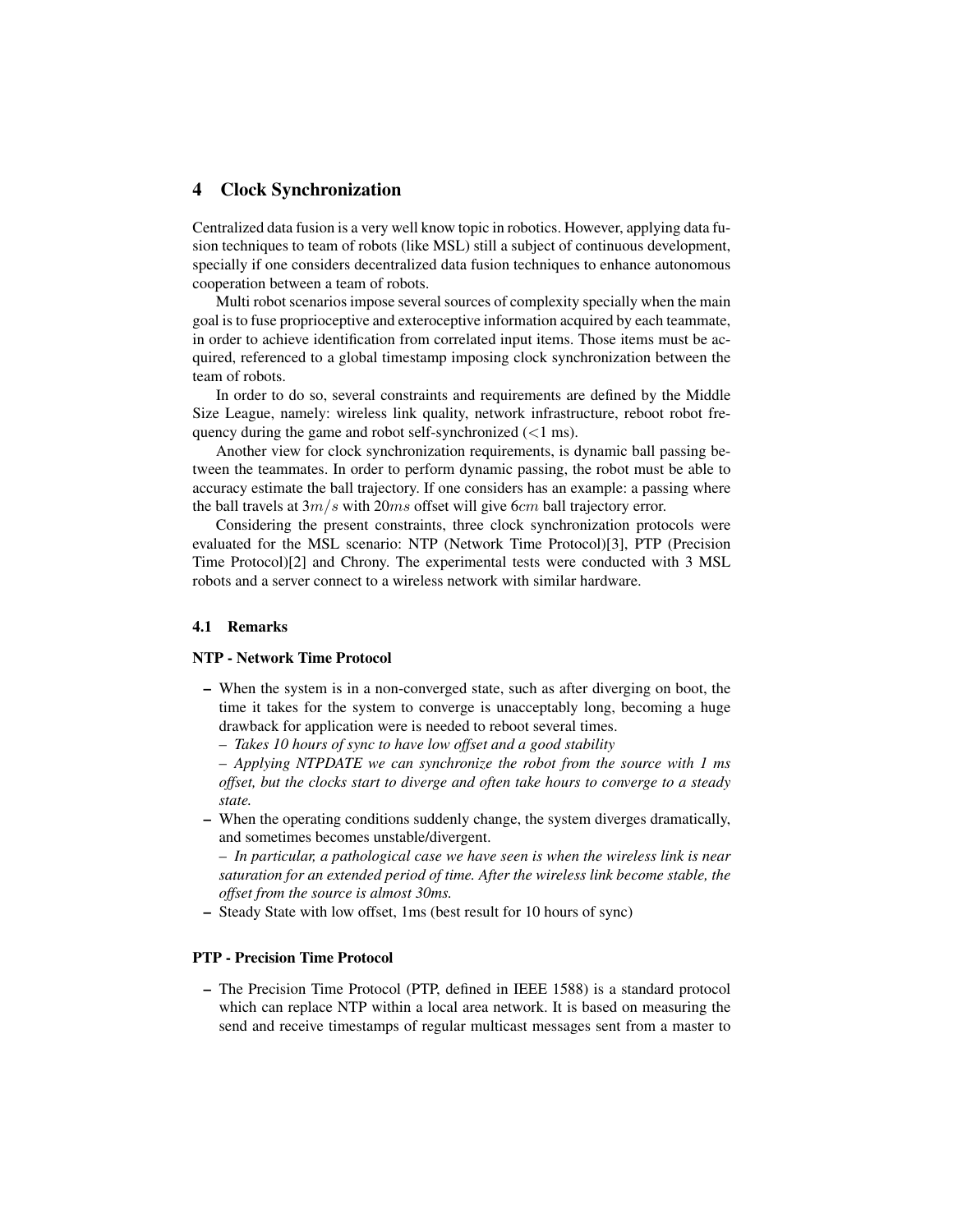all slaves (Sync) and with low frequent messages sent from each slave to the master (Delay Req). The Sync and Delay Req values will be used to infer correction in the clock. The correction is done by a PI controller and a IIR Filter.

– *The PTP can be very unstable (presents overshoot in the offset).*

– *Requires a previous analyze (for each hardware board + CPU) of the PI and IIR Filter parameters (Tuning).*

– Steady State with low offset, <1ms (result after 10 min of sync).

#### **Chrony**

- Chrony is compatible with the NTP, we can use a NTP server to the sync process or we can configure the chrony has a server.
	- *Takes 20/30 min of sync to obtain the correct values for the next reboot.*
	- *Receives a sync message with a max periodicity of 16s.*
- Maintain the time across reboots, by working out the offset and drift rate of the computer's real-time clock (RTC) and using this information to set the system clock correctly at boot up.
	- *After reboot, takes 0.2s to stable the offset.*
	- *The drift rate, the offset and the RTC are stored in a text file and used for the next boot.*
- When the operating conditions suddenly change (wireless link), the system keeps stable
- Steady State with low offset, <2.6us

Considering the results and the MSL constraints, the clock synchronization protocol that we propose to use during the Robocup 2011 is the Chrony protocol.

## 5 Kicking Device

The kicking device not only was developed with the sole purpose of improving robot shooting but specially to improve their passing ability. Furthermore, a ball sensing mechanism was developed in 2011 to receive and pass the ball without visual perception due to the latency drawback in our USB camera device driver. The sensing capability was significantly improved in 2012. With the field size increase, the cooperative and behavior algorithms implementation in the game the robots are now capable to receive and pass the ball between them. To sustain this it was development a shooting device with force control and retractable ball guides.

The kicking device has two loops of control: position and force control. The position control is responsible to ability the kicker to receive the ball, stop and prepare to pass, the force control loop will be applied in the kicking and the pass between teammates.

#### 6 Robots auto calibration tool

We developed an auto-calibration tool based in an Extended Kalman Filter (EKF), that with the intrinsic parameters of all cameras previously estimated, and with the a set of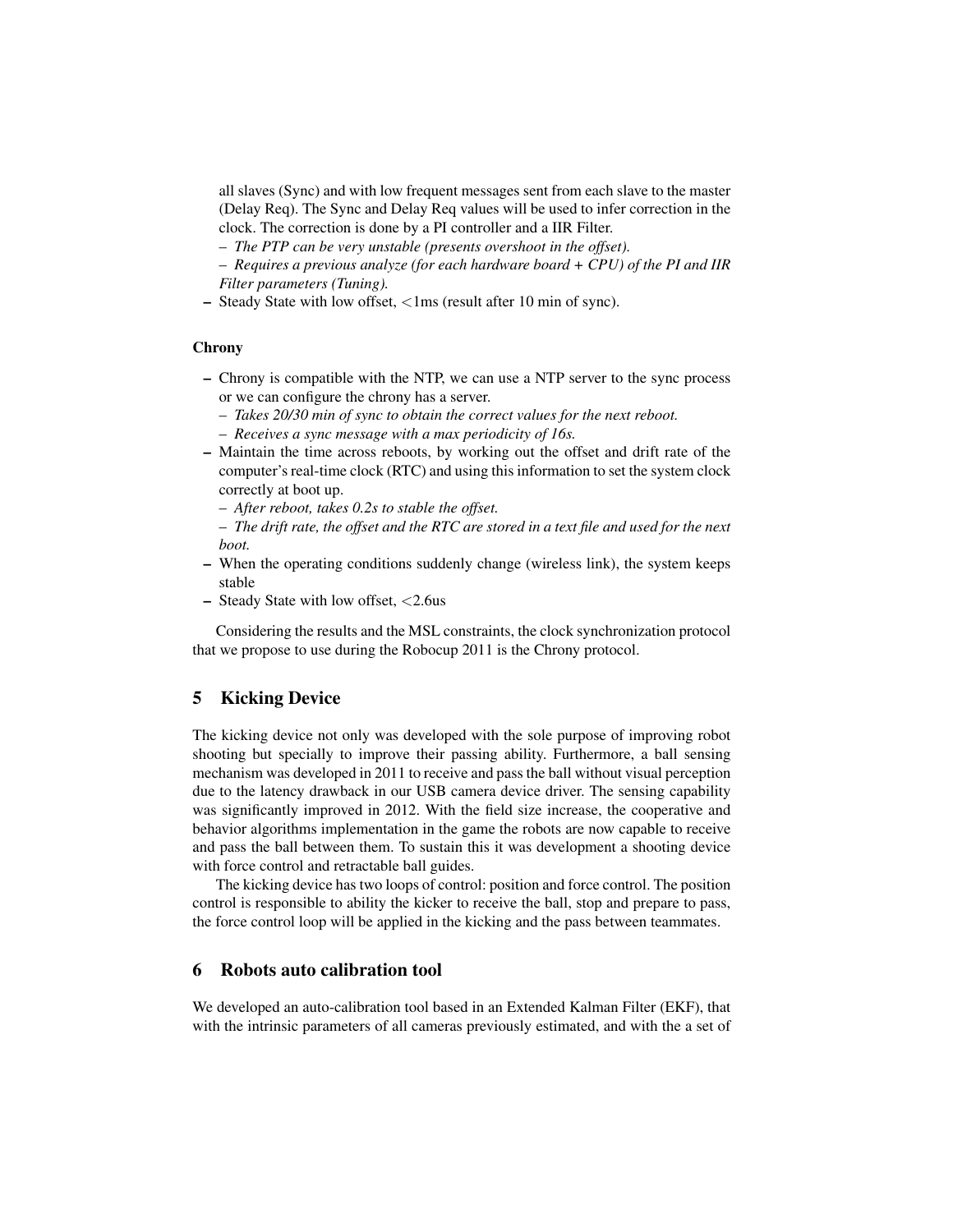

Fig. 5. Kicking mechanism

visual measurements from a chessboard acquired synchronized with encoder information from all rotating axes, allow to fully calibrate all rotating axis, angles and offsets distances of an ISePorto Robot's. So the calibration procedure is reduced to the placing the robot near a chessboard target and moving it around the target while running the Extended Kalman Filter to estimate the set of the required 15 parameters. This reduced the calibration time from more than a hour to a few minutes.

## 7 Conclusions and Future Work

Current developments in the design and implementation of 3D Ball trajectory estimation, clock synchronization to support data fusion and a kicking device with ball sensing are presented. Two main lines of research are under attention for this Robocup edition, one concerning to multi-robot coordination and dynamic pass under severe dynamical environments and the other on ball perception in 3D with efficient real-time target tracking under restrictive conditions such as monocular 3D tracking and unavailability of stereo solutions. The team has participated in several competitions namely in the Robocup 2003, 2004, 2006, 2009, 2010 and 2011, GermanOpen 2002, 2003, 2005 and 2008, Robotica 2002, 2003, 2004, 2005, 2006, 2007, 2008, 2009, 2010 and 2011 in Por- ´ tugal. The test of the new integrated features needs to be validated in game conditions in Robocup 2012 competition.

# 8 Acknowledgement

The authors would like to thank the LSA/ISEP team for their efforts and dedication in developing the robots and support on the participation of competitions and events. This work is partially sponsored by INESC TEC and ISEP/IPP.

## References

- 1. TechUnited Middle Size League Team. Greenfield augmented reality. http://www.techunited.nl/wiki/index.php?title=GreenfieldAugmentedReality, 2010.
- 2. Vallat, A. and Schneuwly, D. Clock Synchronization in Telecommunications via PTP (IEEE 1588) *Frequency Control Symposium, 2007 Joint with the 21st European Frequency and Time Forum. IEEE International*, 2007.